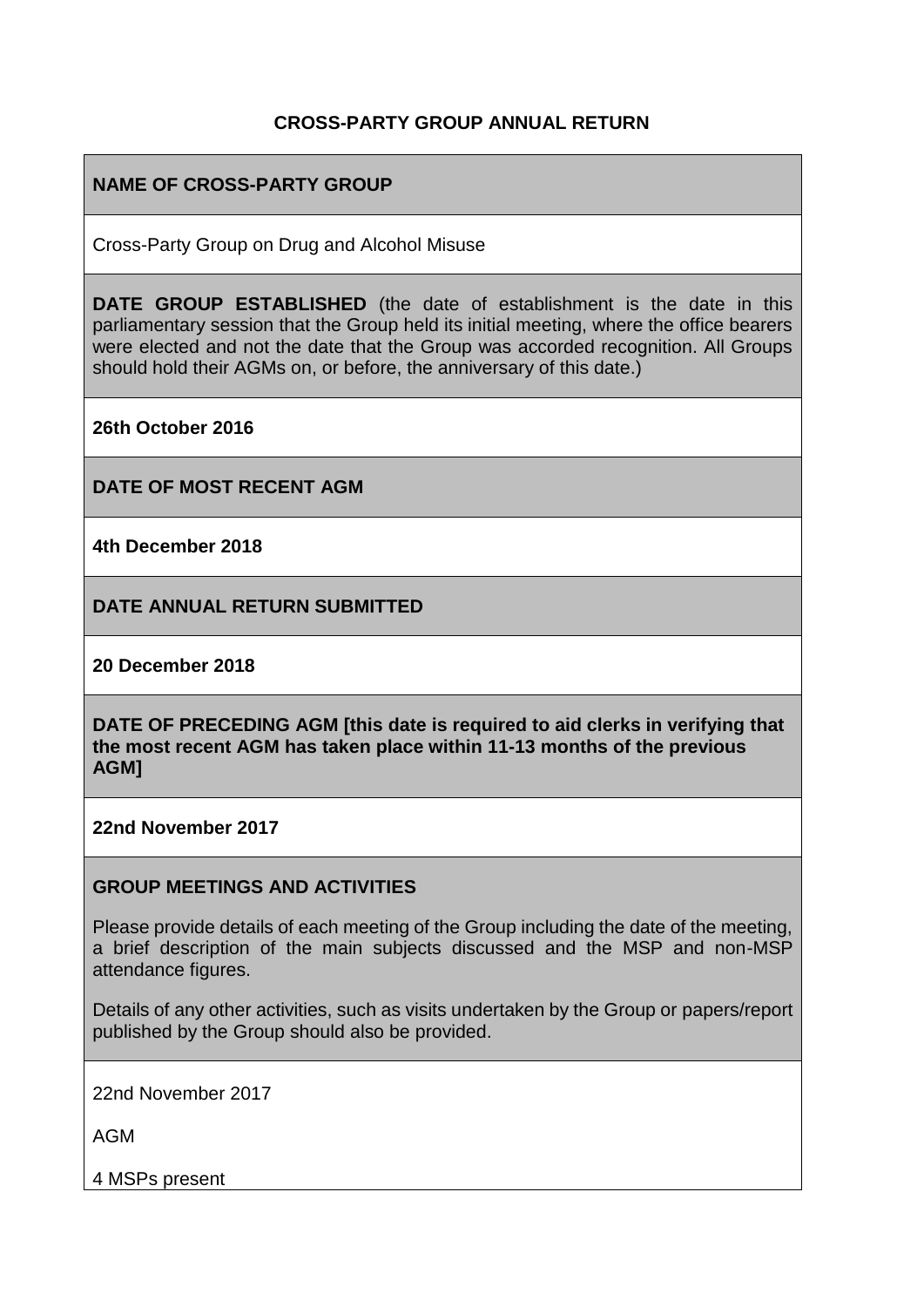16 others in attendance

Topic: Refresh of the Road to Recovery

**Speakers** 

Professor Roy Robertson, GP Edinburgh

Aileen O'Gorman, Lecturer, University of West of Scotland

Tuesday, 2nd October, 2018, Committee Room 5

2 MSPs present

35 others in attendance

Topics:

Fatal Drug Overdose deaths in Scotland an update

The meeting heard from 3 speakers concerning the continuing rise of fatal overdose deaths in Scotland

Dr Tony Martin, Research Associate, NHS GG&C Kirsten Horsburgh, Scottish Drugs Forum, Strategy Coordinator,(drug death prevention) Steven Johnston, Assistant Chief Constable, Police Scotland

Drug and alcohol strategy

Heard various contributions which informed the Cross Party Groups letter to the Public Health Minister.

#### **MSP MEMBERS OF THE GROUP**

Please provide names and party designation of all MSP members of the Group.

John Finnie MSP, Green Party Monica Lennon MSP, Labour Party Miles Briggs MSP, Conservative and Unionist Party Stuart McMillan MSP, SNP Tom Arthur MSP, SNP Michelle Ballantyne MSP, Conservative and Unionist Party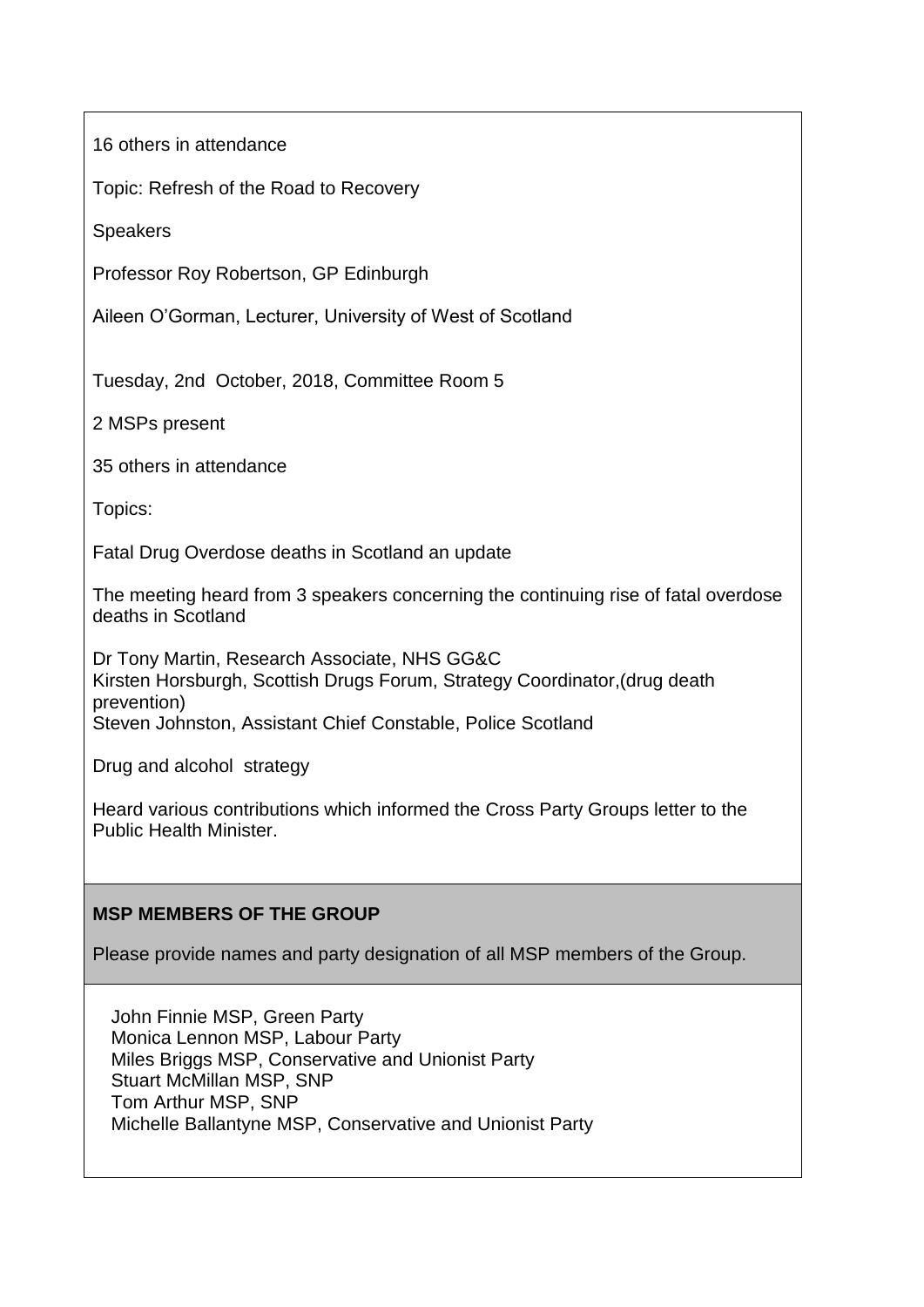# **NON-MSP MEMBERS OF THE GROUP**

For organisational members please provide only the name of the organisation, it is not necessary to provide the name(s) of individuals who may represent the organisation at meetings of the Group.

| Individuals   | Rowan Anderson                |
|---------------|-------------------------------|
|               | <b>Biba Brand</b>             |
|               | <b>Alistair Brown</b>         |
|               | Sian Fiddimore                |
|               | Laura Hoskins                 |
|               | Dr David Johnson              |
|               | Cath Logan                    |
|               | Liam Mehigan                  |
|               | Arun Menon                    |
|               | Paul Mooney                   |
|               | Stephanie Morrison            |
|               | Uday Mukherji                 |
|               | Dr Eunice Reed                |
|               | <b>Cameron Scally</b>         |
|               | <b>Tracey Stewart</b>         |
|               | <b>Michael Trail</b>          |
| Organisations |                               |
|               | Scottish Drugs Forum          |
|               | <b>Alcohol Focus Scotland</b> |
|               | <b>Big Lottery Fund</b>       |
|               | <b>CDPS Edinburgh</b>         |
|               | Circle                        |
|               |                               |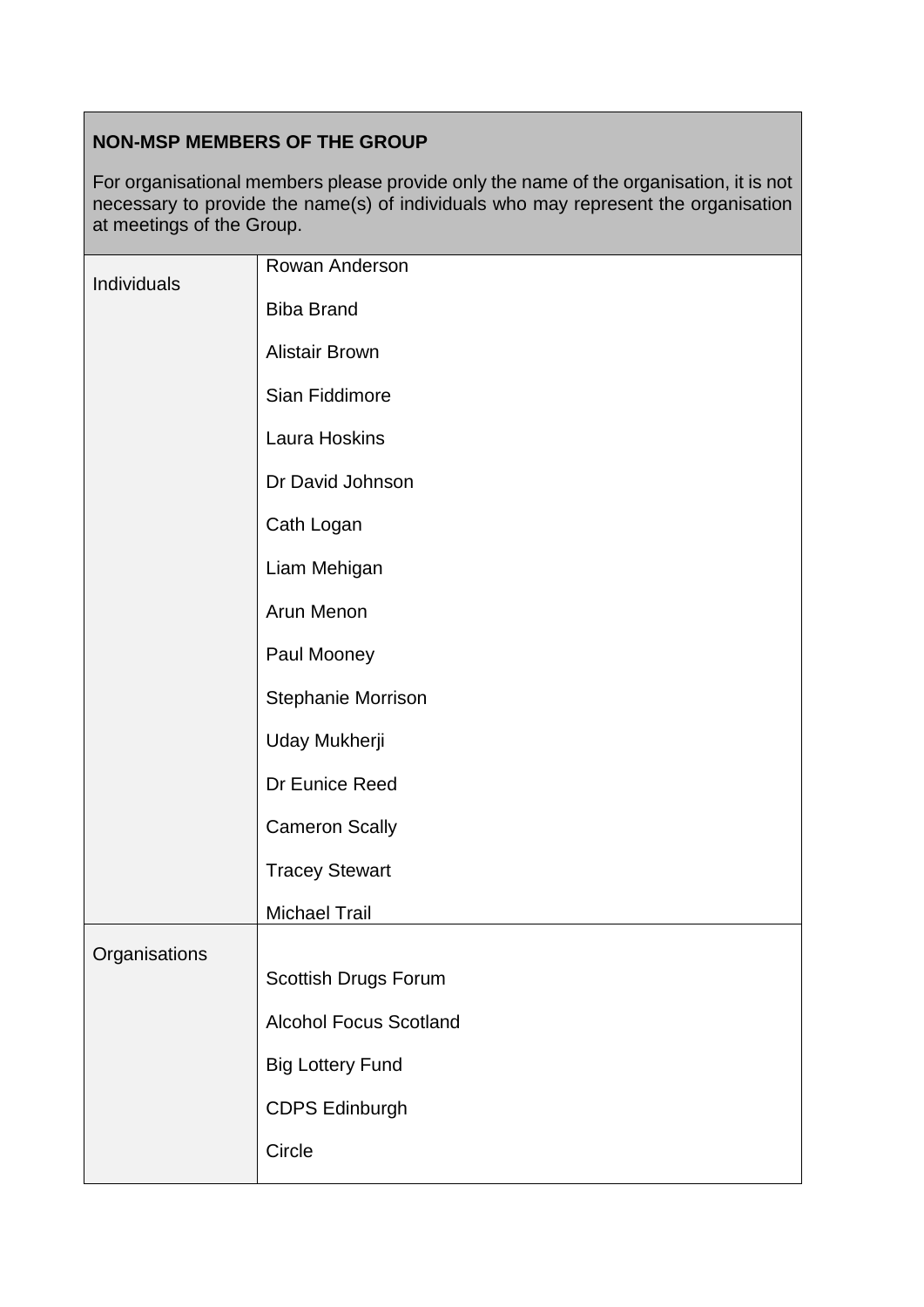| <b>Community Justice Scotland</b>                               |
|-----------------------------------------------------------------|
| <b>Community Pharmacy Scotland</b>                              |
| <b>CREW</b>                                                     |
| East Lothian Substance Misuse Service                           |
| <b>Glasgow Council on Alcohol</b>                               |
| <b>Howard League</b>                                            |
| MRC/CSO Social & Public Health Sciences Unit. Uni of<br>Glasgow |
| <b>NHS Borders</b>                                              |
| <b>NHS Fife Addiction Services</b>                              |
| <b>NHS GGC</b>                                                  |
| <b>NHS Health Scotland</b>                                      |
| <b>NHS Lothian</b>                                              |
| <b>NHS Tayside</b>                                              |
| <b>NSPCC</b>                                                    |
| <b>Police Scotland</b>                                          |
| <b>Rise Recovery Cafe</b>                                       |
| <b>Robert Gordon University</b>                                 |
| <b>Royal Pharmaceutical Society</b>                             |
| <b>Salvation Army</b>                                           |
| Scotch Whisky Association                                       |
| Scottish Independent Advocacy Alliance                          |
| <b>Scottish Parliament</b>                                      |
| <b>Scottish Youth Parliament</b>                                |
| Scottish Families Affected by Alcohol & Drugs                   |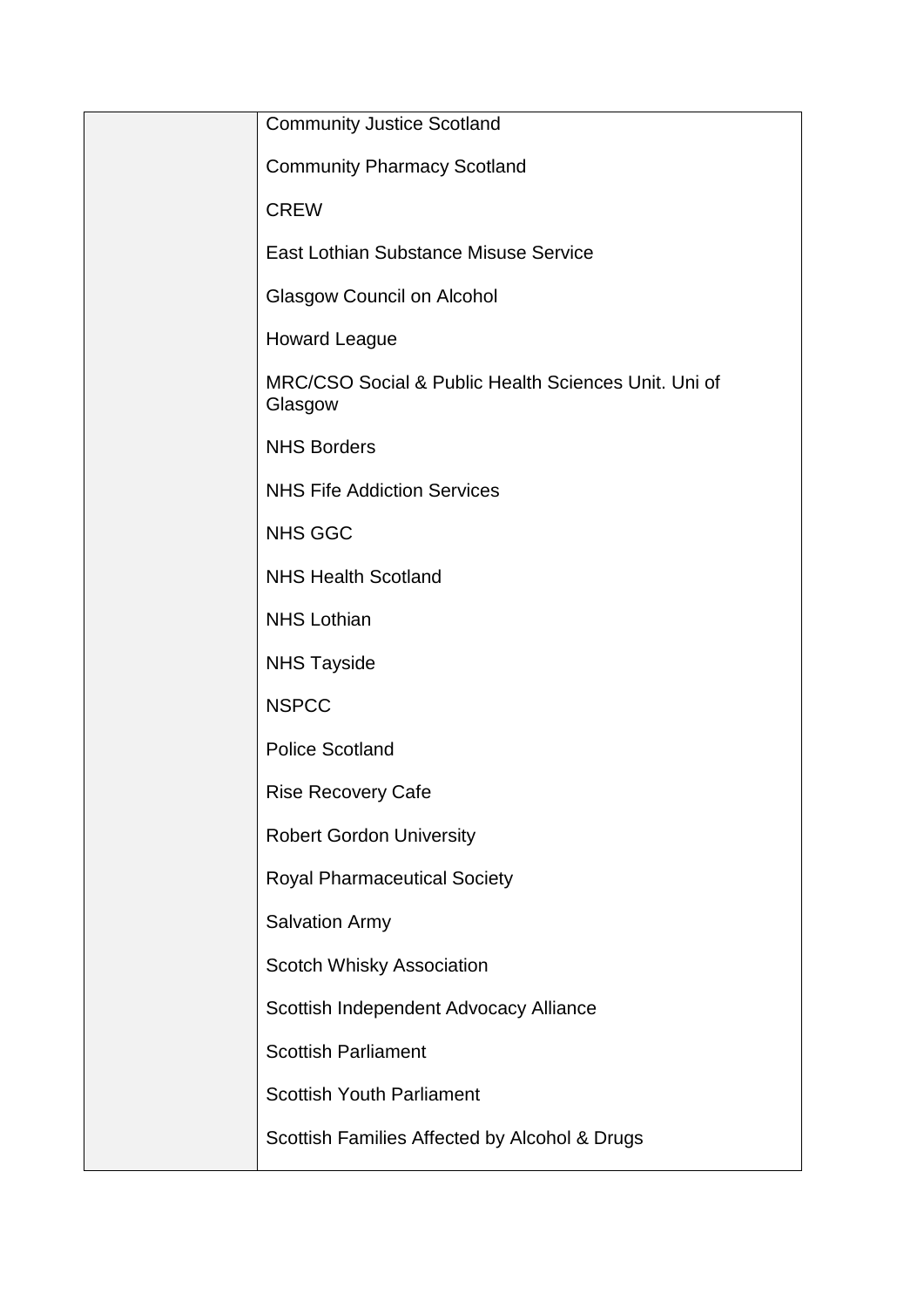| <b>Stirling ADP</b>                                   |
|-------------------------------------------------------|
| <b>Signpost Recovery</b>                              |
| <b>Stirling University</b>                            |
| The Royal College of Physicians & Surgeons of Glasgow |
| <b>Turning Point Scotland</b>                         |
| University of the West of Scotland                    |
| West Lothian Drug & Alcohol Service                   |
|                                                       |

# **GROUP OFFICE BEARERS**

Please provide names for all office bearers. The minimum requirement is that two of the office bearers are MSPs and one of these is Convener – beyond this it is a matter for the Group to decide upon the office bearers it wishes to have. It is permissible to have more than one individual elected to each office, for example, co-conveners or multiple deputy conveners.

| Convener               | John Finnie MSP - co-Convener<br>Monica Lennon MSP - co-Convener                                     |
|------------------------|------------------------------------------------------------------------------------------------------|
| <b>Deputy Convener</b> | Miles Briggs MSP, Conservative and Unionist Party<br>Stuart McMillan MSP, SNP<br>Tom Arthur MSP, SNP |
| Secretary              | Scottish Drugs Forum                                                                                 |
| <b>Treasurer</b>       | N/A                                                                                                  |